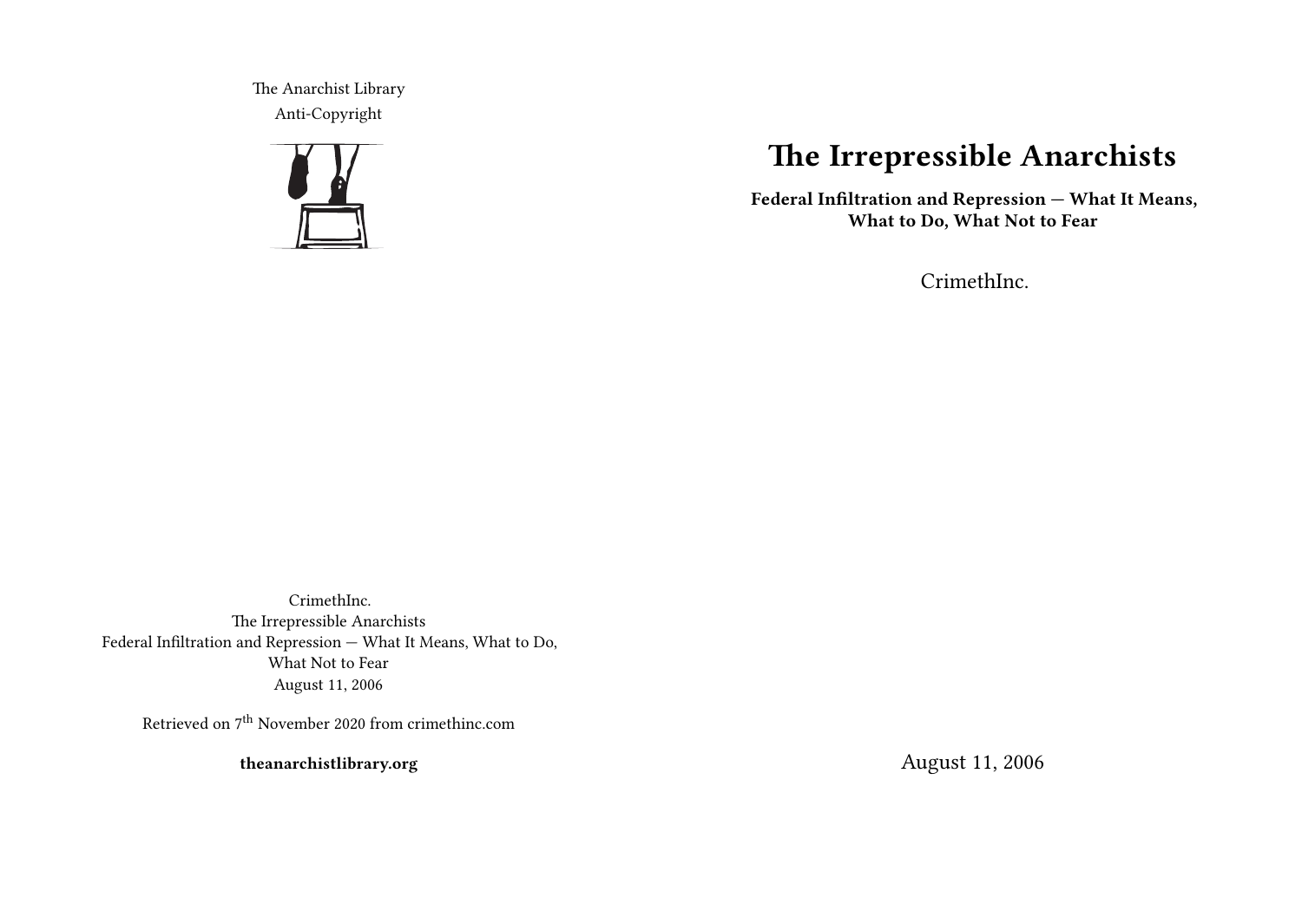doing as your conscience dictates is no more dangerous now than it was a decade ago, provided you practice flawless security culture and pick prudent comrades who will never buckle under pressure. Indeed, as the trials of the current defendants play out over the coming months, we will be given valuable insight into how the FBI investigates crimes of this nature. This should, if anything, make it easier for activists to engage safely in militant direct action.

Our enemies are wrong to hypothesize that we can be frightened into passivity. If the prospect of living in a world of domination and despair was bad enough to catalyze us into action, think how much less appealing it is to be silent knowing our comrades can be taken from us at any time. As they escalate this conflict, we can only respond in kind.

port, Oregon. The buildings were spray painted with the letters "ELF," and two local news stations had received calls claiming the action in the name of the ELF. However, as reported by the *Newport News Times*, "Police could not establish any connection between MacMurdo and the ELF organization. It is believed his actions were retaliatory in nature and not any kind of political statement." He was charged with criminal mischief and his bail was set at \$32,500, a miniscule amount by eco-terror standards. What does a guy have to do these days to get charged as an eco-terrorist? Obviously, he has to have the right friends.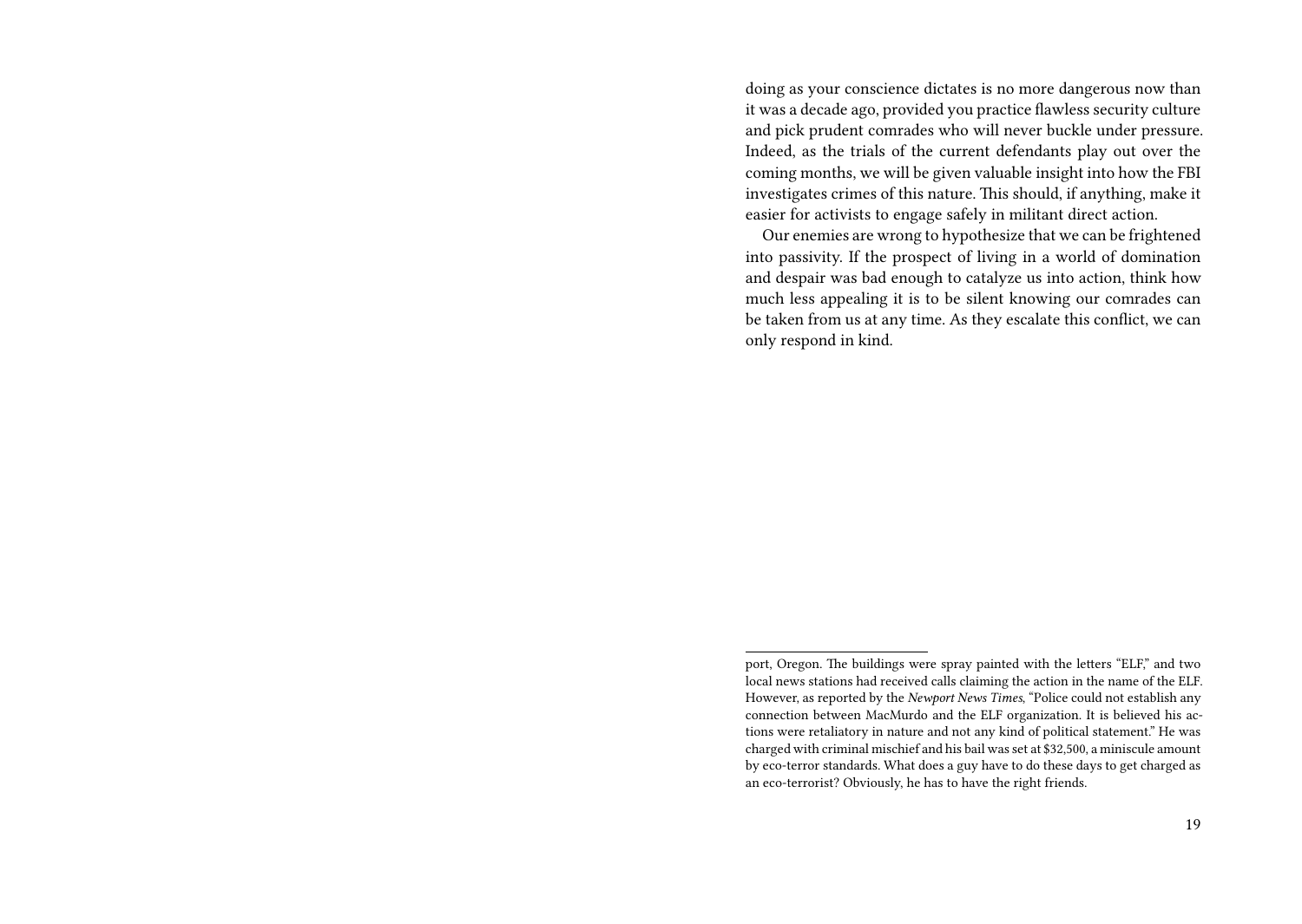As for our proactive tactics, how should we adjust them in the light of this offensive? It's worth pointing out that, with the exception of Rob Thaxton<sup>5</sup>, no anarchist in recent memory has served more than a couple years in prison for participation in mass actions—this is impressive, given the high level of confrontation these have sometimes reached. It seems to be harder to make charges stick in mass action scenarios, perhaps because they involve so many suspects and so much chaos, and also because investigating them at great length would overextend the resources of the state. The police are forced to grab whomever they can usually not people who had any major role in the actions—and charge them with crimes for which there is little evidence.

Ironically, in the wake of September 11<sup>th</sup>, anarchists backed off militant mass actions in fear that they would meet stiffer repression. Consequently, we have less leverage and morale—and we are still being targeted as domestic enemy number one! The FBI and the whole apparatus of repression are after us whether or not we skulk around in the shadows, so we may as well organize openly. If we're all headed for court anyway, we have little to lose, and we stand to gain much-needed visibility and momentum. If enough of us stick our necks out, they can't target us all, and the more people of all walks of life are familiar with our struggle the more allies we can hope to find. Now is the time to form accessible anarchist structures, to speak publicly about our opposition to capitalism and domination, to organize large-scale anarchist actions. Far from endangering us, this may actually make us *safer.*

As for those who prefer more covert tactics such as arson and sabotage, the clearest lesson of the current phase of repression is that the government is interested above all in mapping networks of resistance<sup>6</sup>. If you are not connected to the current pool of suspects,

## **Contents**

| We Can Win: Success Stories from the Struggle against |  |
|-------------------------------------------------------|--|
|                                                       |  |
|                                                       |  |

<sup>5</sup> Rob just finished serving a seven year sentence for throwing a rock at a police officer during a Reclaim the Streets in Eugene, Oregon, June 18<sup>th</sup>, 1999.

<sup>&</sup>lt;sup>6</sup> In January 2006, a fifty-year-old man was arrested on suspicion of damaging over a dozen cars and two buildings at an automobile dealership in New-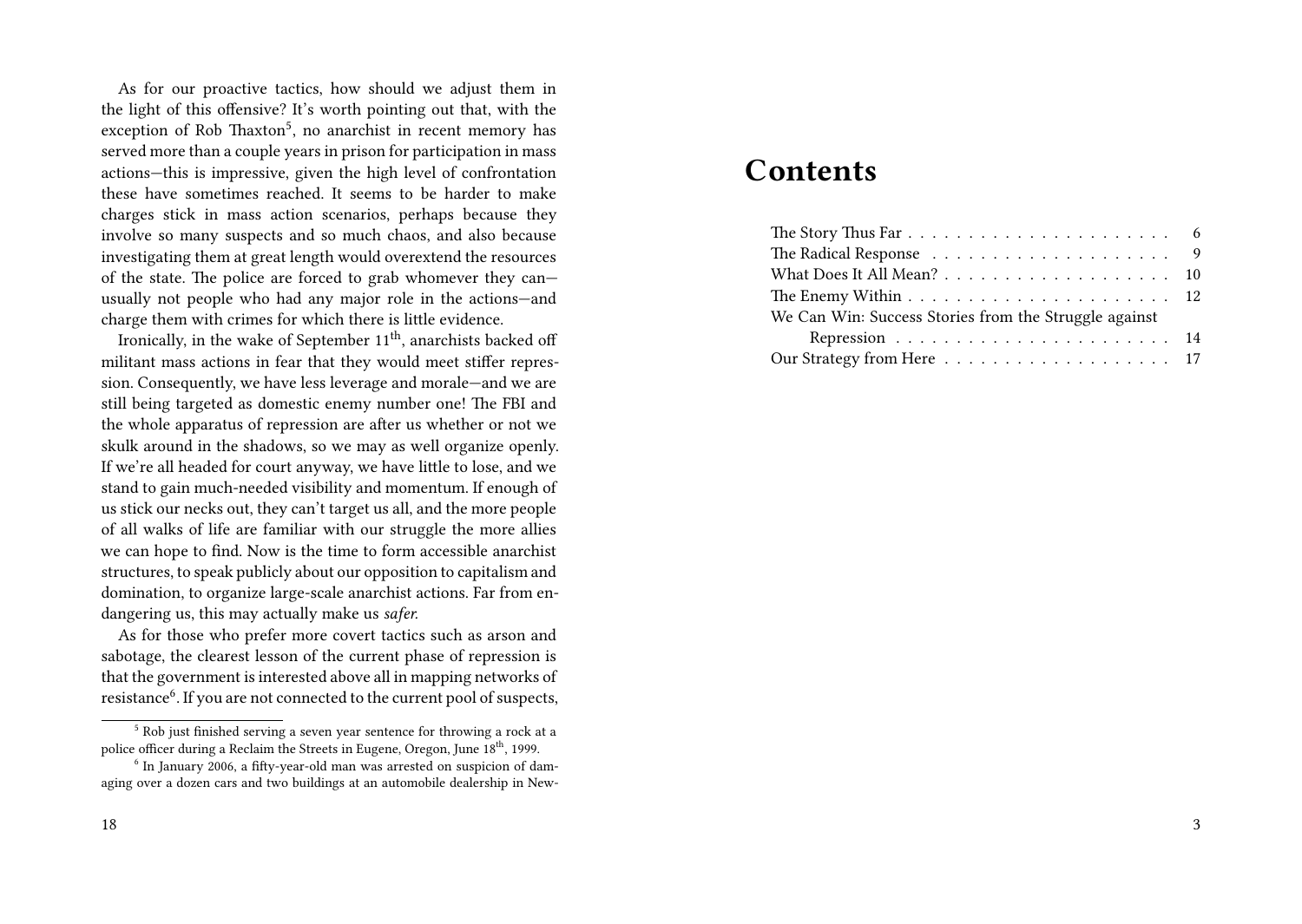Shakur had vanished. Numerous other alleged BLA cadre were busted during those years, including Tupac's step-father, Mutula Shakur.

In 1984, word came from ninety miles off the coast of Florida: the FBI's most wanted female fugitive was living in Cuba, working on a masters degree in political science, writing her autobiography, and raising her daughter. She still lives there today.

## **Our Strategy from Here**

This is a somewhat quiet phase of resistance in this country, as everyone waits out the end of the Bush presidency; we can afford to focus a lot of energy on benefit events, prisoner support groups, and public outreach. When things heat up again, we'll benefit from having done this work, and in the meantime it offers us a rallying point.

In addition to supporting our targeted comrades, we have to protect the infrastructure of our community. In Italy, where the brutal state repression of the past decade has succeeded in paralyzing many of those who bottomlined anarchist projects, police and fascists have been able to shut down some of the social centers, publications, and protest campaigns that formed the life's blood of a vibrant anarchist movement. We must not allow that to happen here. The government will target those who are most active and visible; when one of us is immobilized by legal problems, it's up to the rest of us to take up the slack. Our infrastructure is not just made up of formally organized groups; it also consists of and depends on our social networks and culture of resistance. If people cease to come together at politicized entertainment events and community potlucks, or cease to work through conflicts and share emotional support, that will be just as devastating as the loss of an infoshop or Food Not Bombs.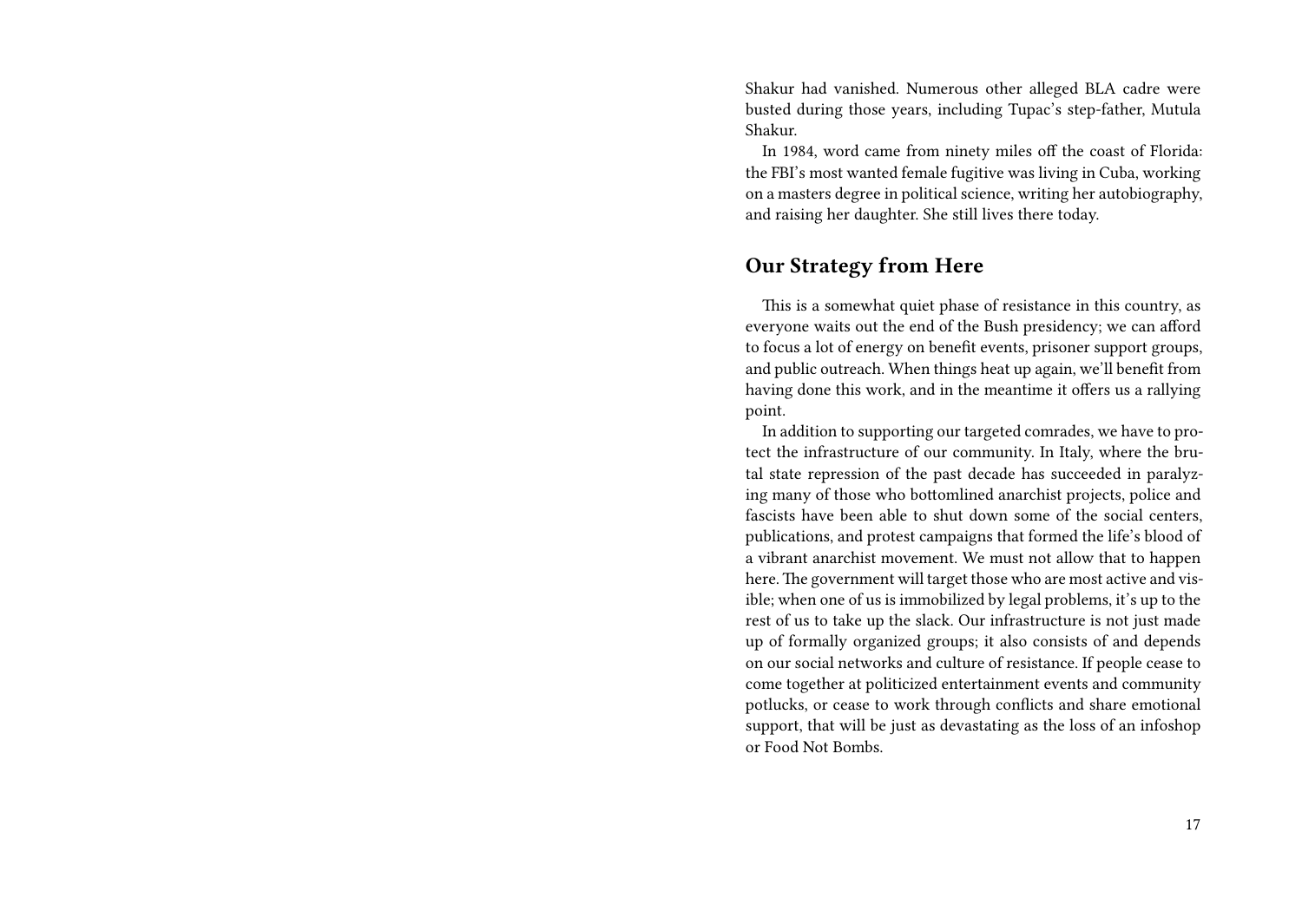pressive jailbreaks of the era. After almost a year in a West Virginia federal prison for women, surrounded by white supremacists from the Aryan Sisterhood prison gang, Shakur was transferred to the maximum security wing of the Clinton Correctional Center in New Jersey. There she was one of only eight maximum security prisoners held in a small, well-fenced cellblock of their own. The rest of Clinton, including its visiting area, was medium security and not fenced in.

According to news reports, Shakur's escape proceeded as follows: Three men—two black, one white—using bogus driver's licenses and Social Security cards requested visits with Assata four weeks in advance, as was prison policy. Apparently, prison officials never did the requisite background checks. On the day of the escape, the three met in the waiting room at the prison entrance, where they were processed through registration and shuttled in a van to the visiting room in South Hall. One member of the team went ahead of the others. Although there was a sign stating that all visitors would be searched with a hand-held metal detector, he made it through registration without even a pat-down. Meanwhile, the other two men were processed without a search. As these two were being let through the chain-link fences and locked metal doors at the visiting center one of them drew a gun and took the guard hostage. Simultaneously, the man visiting Shakur rushed the control booth, put two pistols to the glass wall, and ordered the officer to open the room's metal door. She obliged.

From there, Shakur and her companions took a third guard hostage and made it to the parked van. Because only the maximum security section of the prison was fully fenced in, the escape team was able to speed across a grassy meadow to the parking lot of the Hunterdon State School, where they meet two more female accomplices, and split up into a "two-tone blue sedan" and a Ford Maverick. All the guards were released unharmed and the FBI immediately launched a massive hunt. But Shakur disappeared without a trace. For the next five years authorities hunted in vain. The beast has been awakened—snarling—and wants to bite someone soon. We fear, not without reason, that it may be us. At this moment the Underground Armies of Barbarian Anarchists are getting scant attention. Still, we are on a very short list. We have recently been considered a genuine threat to national security. We have yet to be linked in any manner to the hijackers and their supporters, despite the obvious advantages that the reactionaries stand to gain by doing so. This will not last forever. We are being given a grace period, to rally around the flag and return to the fold, or else. They will connect the dots or create the dots to connect, and just because many of us are Americans does not mean we are safe.

Thus speculated the CrimethInc. Warbringer cell in *After the Fall*, an analysis published in the wake of the attacks of September 11, 2001. Granted, the FBI has not seriously attempted to link the domestic anarchist movement to actual Islamic terror organizations that would be too much of a stretch, even for the geniuses who testified at Daniel McGowan's detention hearing that CrimethInc. had published a book about Emma Goldman—but they have taken advantage of the climate of fear to equate sabotage with terrorism, initiating a new campaign against environmental and animal-rights activists. The grace period is over—in May, 2005, the FBI announced that it considers the Earth Liberation Front domestic terror threat number one—and the government hopes to use this opportunity to settle scores with the anarchist movement in general.

This has been coming all along, of course. Every generation that has succeeded in pushing its resistance past rhetoric into effective action has borne the brunt of state repression. There was no way the FBI was going to let the statute of limitations elapse on the old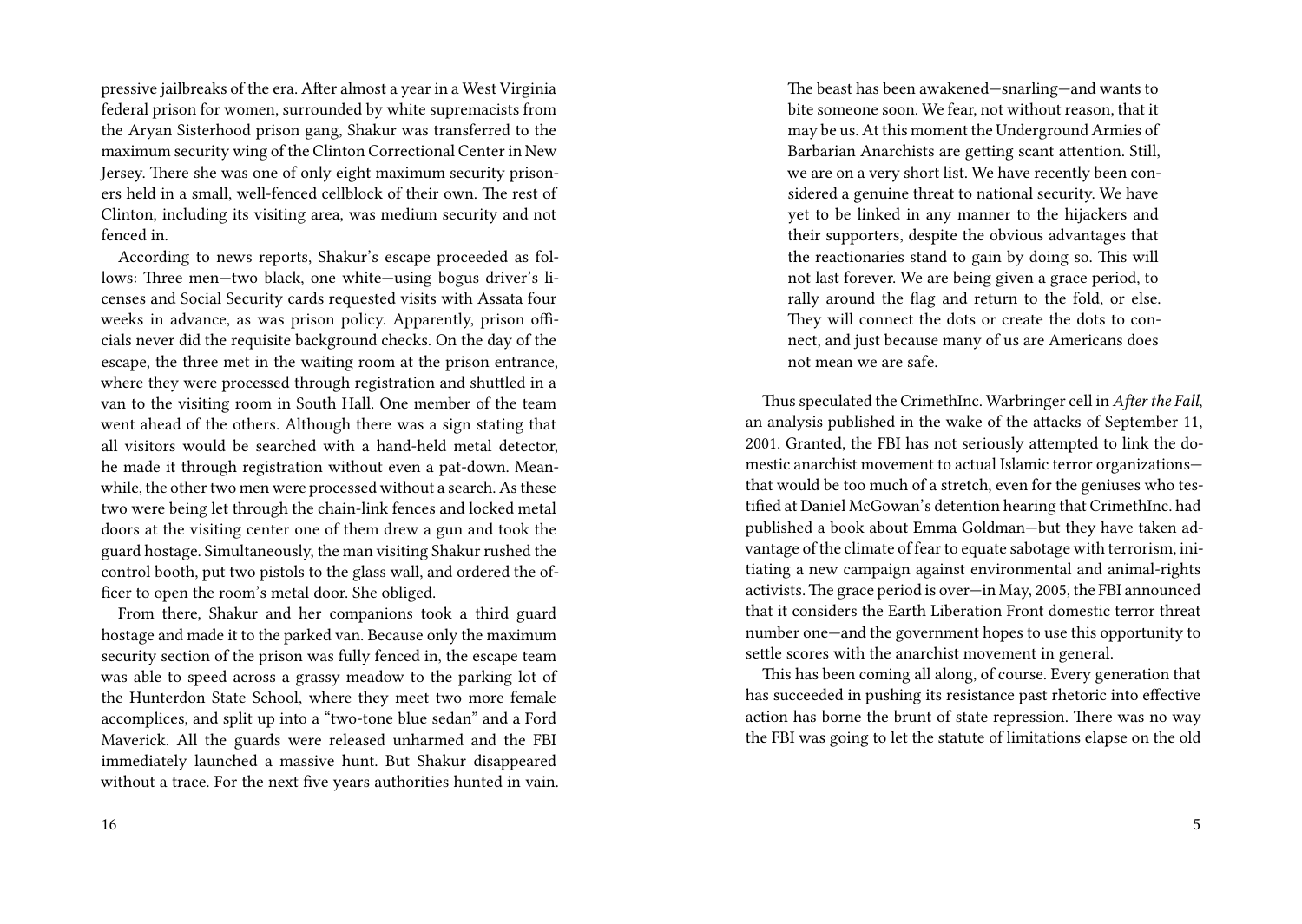ELF arsons without charging *someone* with them<sup>1</sup>. Anyone who thought there could be eco-defense without eco-defendants hadn't thought social struggle all the way through yet.

The first thing we must do in coming to grips with this assault on our community is recognize that it is not an aberration, but something totally predictable and normal—at least, normal in the context of the current absurd social order. Any effective struggle against the system of domination is going to involve arrests, investigations, and prison terms, not to mention violent attacks from both state forces and vigilantes. These are an intrinsic part of our job description as revolutionary anarchists, whatever tactics we employ on an individual basis. Just as it didn't serve us to throw up our hands in dismay when the global context changed on September 11, alarmism can only hurt us now. Let's calmly familiarize ourselves with the possibility that some of us are going to spend time in court and prison, while doing everything we can to prevent this and maintaining a realistic sense of the extent of the current threat.

#### **The Story Thus Far**

It is impossible to provide thorough or timely coverage of every aspect of this subject here, so we urge readers to consult these websites: ecoprisoners.org, greenscare.org, fbiwitchhunt.org, and especially portland.indymedia.org. For basic context, we'll present a short summary as of this writing, but please don't stop here.

Most activists date the latest wave of repression, popularly termed the "green scare," from December 7, 2005, when the FBI carried out a series of raids around the US. Further arrests

Police in Miami during the FTAA ministerial in 2003. It seemed certain that anyone charged with assaulting someone in such a position of power was doomed to go to prison. Yet when the trial finally came, Timoney and the other officers made fools of themselves, offering wildly conflicting testimonies; after the defense presented a videotape that revealed the testimony of the police to be mere fabrication, the three were declared innocent of all charges. In an excellent article the March-April 2006 issue of the *Earth First!* journal, Camilo outlined the lessons of that trial for those currently facing government repression.

One of the most important trials of the preceding generation of environmental activism ended in an unconditional victory over the mendacious, murderous authorities. In 1990, Judi Bari and Darryl Cherney were nearly killed by a car bomb while on a speaking tour to promote resistance to corporate logging. Rather than investigating the bombing, the FBI charged the two with making and transporting bombs. They also took advantage of the opportunity to carry out a nationwide smear campaign against Earth First!, and sent agents to create dossiers on over five hundred activists associated with the organization. To this day, it remains unclear whether the bombing was the work of freelance vigilantes or of the FBI themselves—in the weeks before it, FBI agents instructed the local police on how to make bombs exactly like the one that nearly killed Judi and Darryl. The charges failed to hold up in court, and the two initiated a counter-suit against the FBI and Oakland Police Department. Although the FBI managed to delay the trial for almost eleven years, during which Judi, who was crippled by the bombing, died of cancer, Darryl and others continued pressing the suit. Finally, in 2002, a jury found the FBI and Oakland Police guilty and ordered them to pay \$4.4 million in damages.

When the struggle in the courtroom fails, there are always other means of resistance. On November 2, 1979, after giving birth in prison only to have her daughter taken away in less than a week, Black freedom fighter Assata Shakur managed one of the most im-

<sup>&</sup>lt;sup>1</sup> In fact, the great majority of environmentalist direct action cases still remain unsolved. The FBI alleges that there have been over 1200 criminal acts carried out by underground activists since 1990, and 150 "eco-terror" investigations are still open.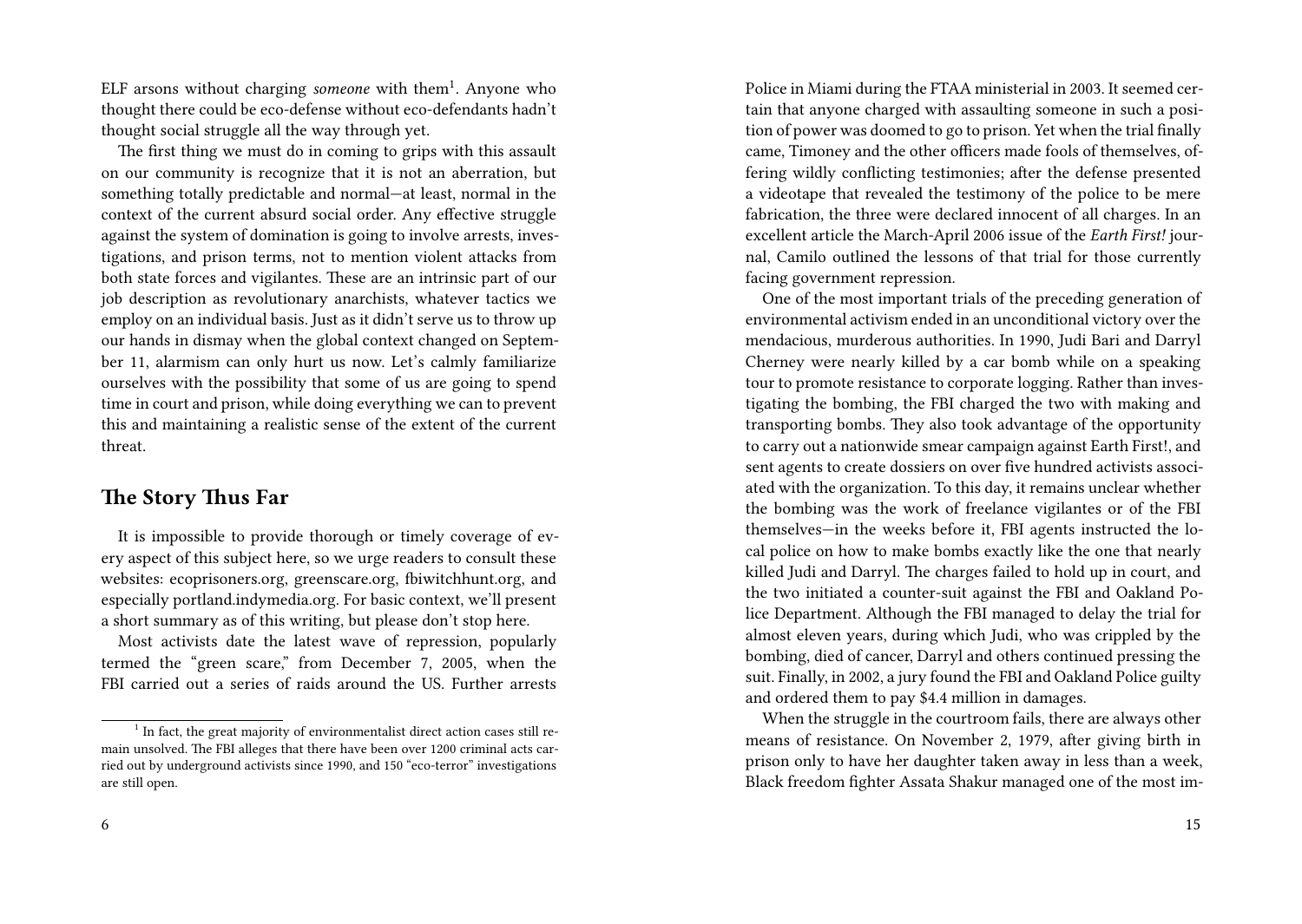Facing the threat of incarceration, we must redefine freedom and safety as factors under our control, not external circumstances. Freedom is not a matter of how many fences happen to be around you, but of following the dictates of your conscience no matter what. Safety is not the condition of being temporarily outside the grasp of your enemies, but of trusting yourself enough to know that your friends will never come to harm because of you and you will never become something you despise.

## **We Can Win: Success Stories from the Struggle against Repression**

Not only is it critical to fight in the courtrooms as well as the streets—it's also possible to win those fights. A brief look at our own recent history shows countless cases in which activists have beaten charges and even come out ahead in counter-suits. Such victories not only discourage our enemies from taking us to court, they can also provide needed resources for further organizing. Throwing up one's hands in panic as soon as someone gets arrested is not only counterproductive, it's also needlessly pessimistic. To offset the doomsaying of the inexperienced and easily demoralized, let's reflect on a couple recent victories won by activists forced to fight within the legal system.

At the Republican National Convention in Philadelphia summer of 2000, Camilo Viveiros and two others were beaten and arrested by a group of police that included John Timoney, then Police Commissioner of Philadelphia. Charged with numerous felonies (as a rule, you always get charged by the police for whatever they do to you) and demonized as violent extremists, the activists came to be known as the Timoney Three; Camilo himself faced more than thirty-seven years in prison and \$55,000 in fines. They awaited trial for four years, while Timoney jet-setted around the world giving presentations on how to repress protesters and serving as Chief of and indictments followed until a total of fourteen people were charged with various counts of arson, destruction of property, and conspiracy in the oddly-named "Operation Backfire<sup>2</sup>." Of these, Joseph Dibee, Josephine Overaker, and Rebecca Rubin are thought to be in hiding outside the US, while William Rodgers allegedly committed suicide in his jail cell on the winter solstice. Stanislas Meyerhoff, Kevin Tubbs, Chelsea Dawn Gerlach, Suzanne Savoie, and Kendall Tankersley are believed to be cooperating with the government—i.e., offering to testify against others in hopes of receiving lighter sentences. The entire case of the FBI seems to have initially been based on the testimony of one heroin addict, Jacob Ferguson, so the decision of others to cooperate with the state is particularly troubling. Daniel McGowan, Jonathan Paul, and Briana Waters are currently free on outrageously high bail<sup>3</sup>, while Joyanna Zacher and Nathan Block have been denied bail as a result of the testimony of informants. The trial is cartoonishly scheduled for Halloween, October 31, 2006.

The following month, Zachary Jenson, Lauren Weiner and Eric McDavid were arrested in Auburn, California for allegedly conspiring to commit actions on behalf of the ELF. They were set up by an FBI agent provocateur, "Anna," who was sleeping with one of them; apparently she bought bomb-making materials and rented a

 $2\text{ According to the Oxford American Dictionary, a backfire is "a fire set in-$ tentionally to arrest the progress of an approaching fire by creating a burned area in its path, thus depriving the fire of fuel." This seems to confirm that the FBI strategy to suppress dissent is based on the use of agents provocateurs and false allegations, as were COINTELPRO and other programs that ended up backfiring on them.

<sup>&</sup>lt;sup>3</sup> Daniel McGowan, for example, was released into house arrest on \$1.6 million bail. Before his arrest, Daniel worked for a non-profit organization that helps women in domestic abuse situations navigate the legal system. In the rare circumstances in which abusers are arrested and charged (see the article on domestic violence elsewhere in this issue), how high do you think their bail is set? This is a classic example of the way the capitalist system works: violence against individuals is practically accepted, while alleged destruction of property is met with the stiffest possible penalties before even being brought to trial.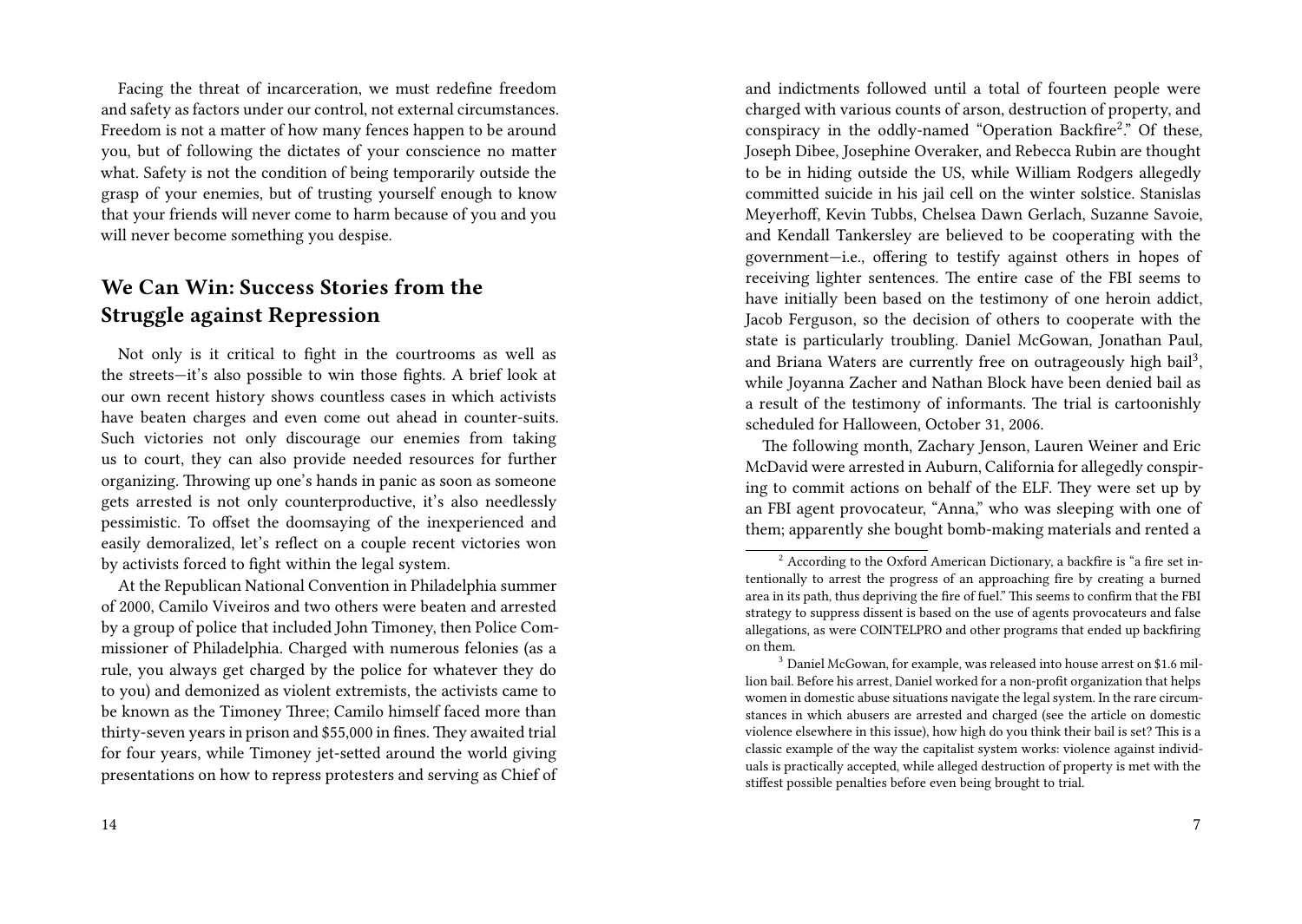bugged house for them. Apparently "Anna" had been traveling in anarchist circles since summer of 2004, attending two CrimethInc. convergences and a host of other events<sup>4</sup> (in the muddled words of FBI flunky Nasson Walker, "The s/he has provided information that has been utilized in at least twelve separate anarchist cases."). Lauren was released into house arrest on \$1.2 million bail, and subsequently pleaded guilty and agreed to testify against the others an infuriating development when her codefendants were starving in isolation cells. Two months later, the very night this article was finished, Zachary was reported to have just done the same thing.

In March, six activists associated with the animal rights group Stop Huntingdon Animal Cruelty, which has driven an animal testing corporation to the brink of bankruptcy, were found guilty on charges of using their website to incite attacks on Huntingdon Life Sciences and their business partners. Some of them face up to eleven years in prison for making use of their supposed right to free speech.

All the while, grand juries—secretive government interrogation organs established to gather information about alleged crimes have been convened around the country, indicting anyone with connections to activist communities, jailing those who won't speak, and nosing around for further leads in the war on dissent. FBI agents have announced that anarchist groups such as Food Not Bombs and Indymedia are near the top of their terror watch list. Whether or not anarchists are ready for it, we are now being targeted as public enemy number one.

Brutal assaults from the state should come as no surprise. The most troubling aspect of this story is that some of those arrested and even some who were not arrested, who are not even facing the threat of life in prison—have agreed to speak to the authorities, putting others at grievous risk.

Imagine the situation of an activist who has agreed to testify against her former comrades. All the experiences that made her an anarchist, from childhood on, come back to haunt her as she betrays her own values and commitments, siding with the bullies, the rapists, the snide executives and sadistic police. Whatever tremendous feats she has accomplished, whatever personal qualities she took pride in, now she will be remembered as a informant and must live with the knowledge that she is one.

In return for the potential of one day rejoining the defeated herd she fought so hard to escape, she must tell herself the same lies that once outraged her: that people are essentially selfish and untrustworthy, that complicity in injustice is inevitable and acceptable, that one can simply look out for number one in a disastrously unsustainable world. She does not even know how much leniency she can expect; the government can hardly let her off the hook when they've worked so hard to find her. On the other hand, as a snitch, she can be sure that if she goes to prison her fellow inmates will terrorize her. This gives the state even more power over her. Perhaps she considers breaking off collaboration, but to do so would only leave her isolated from all directions; the die is already cast. One can hardly imagine a worse position to be in.

Let us phase out the masked figure lobbing a molotov cocktail as the idealized image of revolt; there is a time for that, and the sooner it comes back around the better, but it is not the ultimate stage of struggle. Henceforth, when we think of resistance at its most courageous and romantic, let us picture someone like ourselves in an interrogation chamber, not masked but handcuffed, being threatened with life and death in captivity and still refusing to render herself and her fellows into her enemies' hands.

<sup>4</sup> University of Miami sociology professor Linda Belgrave reports that "Anna" was in Florida posing as a medic at a protest on June 6, 2005; when an elderly woman who was apparently suffering from heat exhaustion approached her for aid, "Anna" offered her a sip of Gatorade, then declined to assist her further. The woman collapsed and an ambulance was called. If any doubt lingered as to whether the FBI is concerned about human life, their insertion of incompetent frauds into medic teams serving law-abiding protestors should settle the matter.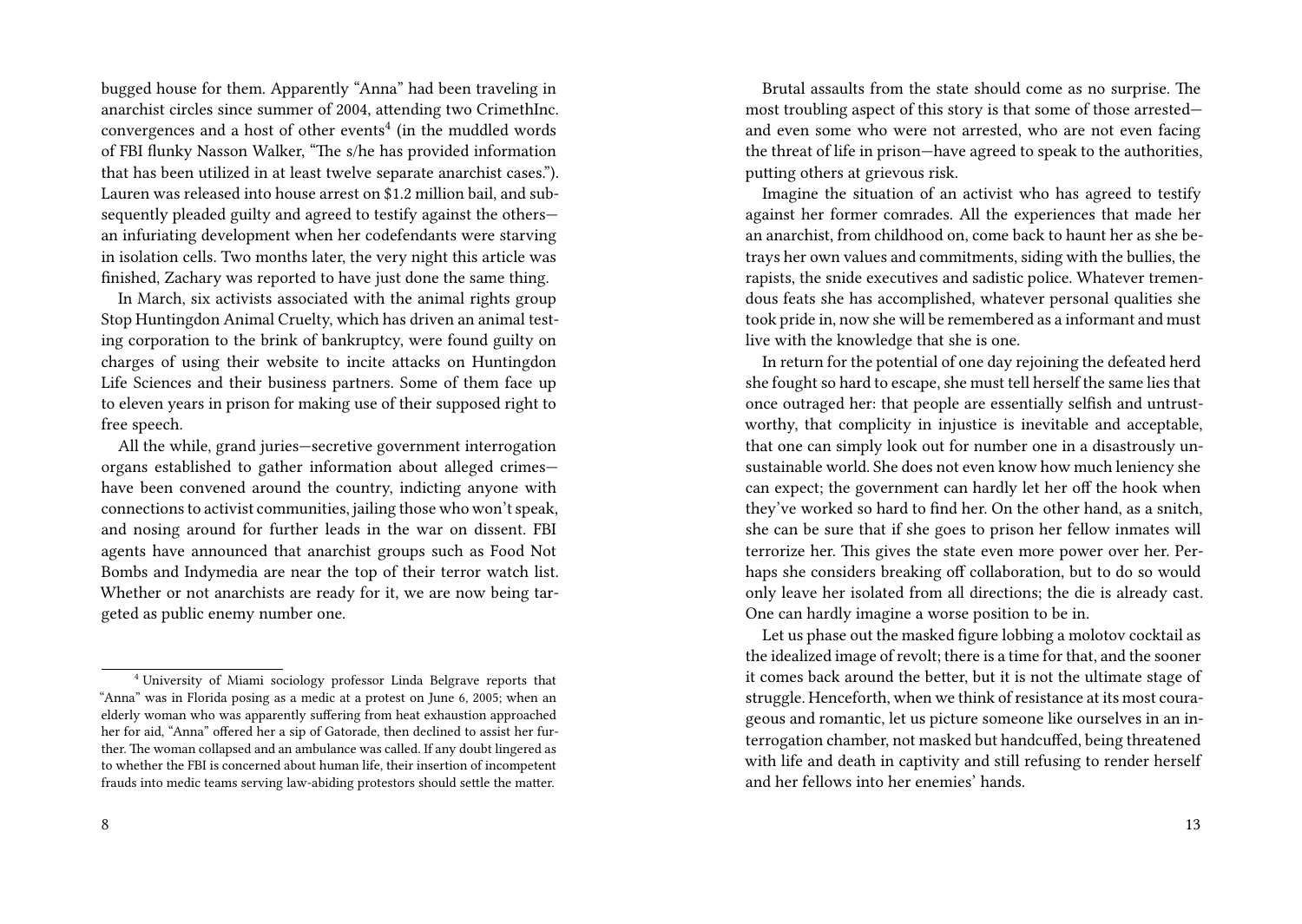### **The Enemy Within**

"They can't get inside you," she had said. But they could get inside you. There were things, your own acts, from which you could not recover. Something was killed in your breast; burnt out, cauterized out…

"Sometimes," she said, "they threaten you with something—something you can't stand up to, can't even think about. And then you say, 'Don't do it to me, to it to somebody else, do it to so-and-so.' And perhaps you might pretend, afterwards, that it was only a trick and that you just said it to make them stop and didn't really mean it. But that isn't true. At the time when it happens you do mean it. You think there's no other way of saving yourself and you're quite ready to save yourself that way. You want it to happen to the other person. You don't give a damn what they suffer. All you care about is yourself."

"All you care about is yourself," he echoed.

He was not running or cheering any longer. He was back in the Ministry of Love, with everything forgiven, his soul white as snow. He was in the public dock, confessing everything, implicating everybody. He was walking down the white-tiled corridor, with the feeling of walking in the sunlight, and an armed guard at his back. The long-hoped-for bullet was entering his brain.

But it was all right, everything was all right, the struggle was finished. He had won the victory over himself. He loved Big Brother.

— George Orwell at the bitter end of *1984*

Together, these various cases spell out a cohesive message: *Don't act, you will be caught. Don't associate with dissidents, you will be framed. Don't trust your comrades, you will be infiltrated. Don't speak about others' actions, you will be imprisoned.*

This message is the most important part of the FBI campaign. Even with all the anti-terror funding in the world, they can't infiltrate every anarchist circle and pin charges on every prominent activist. They hope that, by staging this massive display of force, they can intimidate the rest of us into silence and passivity, just as the excessive and unsustainable police presence at the FTAA protests in Miami November 2003 was calculated to put an end to the era of anarchist mass mobilizations by giving an inflated impression of the power of the state.

## **The Radical Response**

The responses of the anarchist media can be divided into two basic camps. The first camp, exemplified by the more theoretical journals such as *Fifth Estate*, reacted by printing news about the arrests and charges followed by vague afterthoughts to the effect that one must not lose hope. It could be argued that publicizing repression without offering concrete proposals for how to respond assists the FBI in their work. To their eternal discredit, *Anarchy: A* so-called *Journal of Desire Armed* set the low-water mark for this sort of thing in implying that the current situation is simply the result of a "fetishization of security culture" in anarchist circles. Thankfully, more action-oriented publications and websites such as *No Compromise* and *The New York Rat* have provided practical information on how to support targeted activists through letterwriting, fund-raising, and solidarity actions. Sad to say, the current issue of *Rolling Thunder* falls into the former category, but we hope to remedy that next issue by sharing all the skills for prisoner and